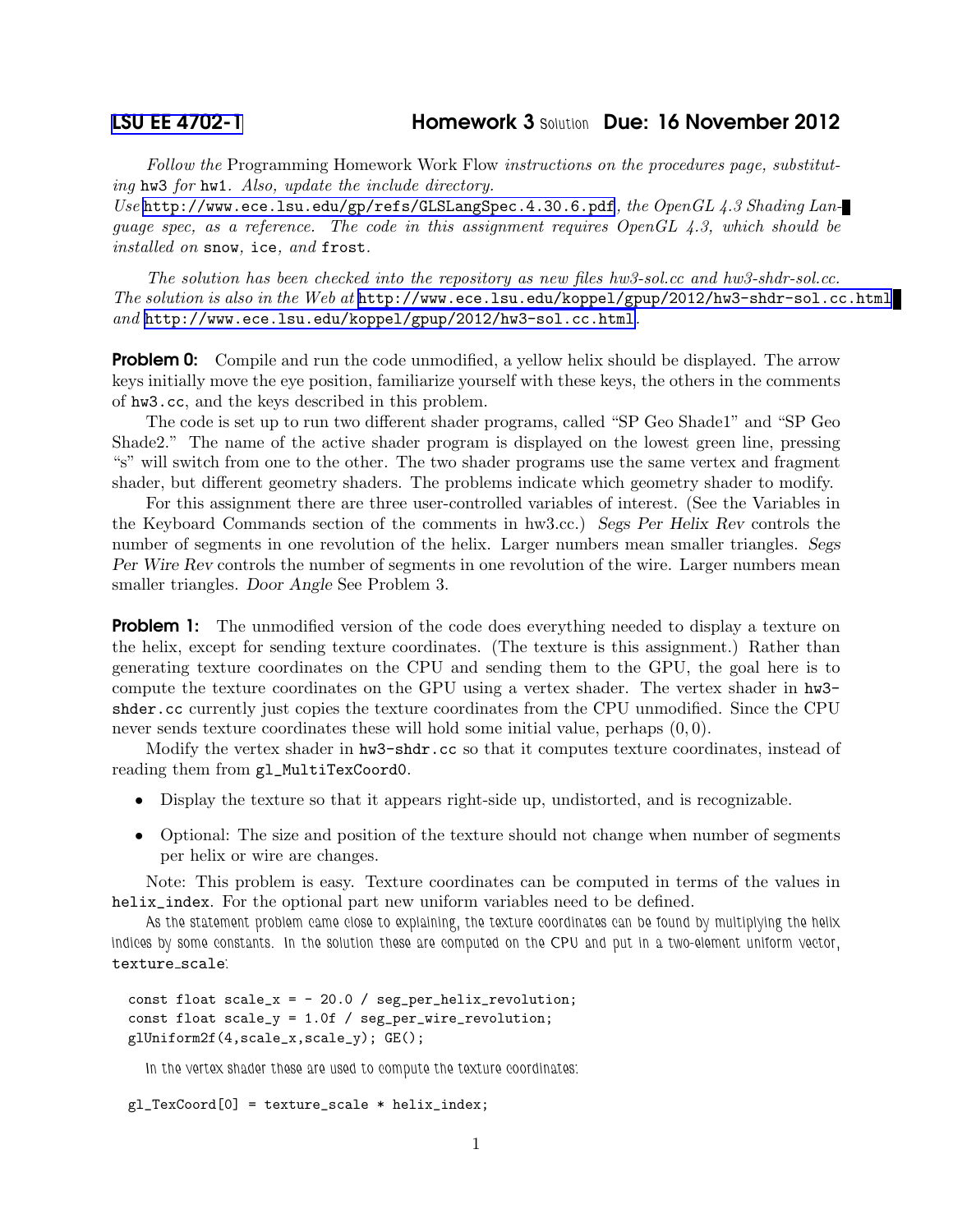*See the code for details.*

Problem 2: Both geometry shaders assign a variable named type\_a, but the variable is not used. Modify gs\_main\_helix and other code so that textures are not displayed for triangles for which type\_a is true. Do this by declaring new variables for communicating the value of type\_a from the geometry shader to the fragment shader. Use this variable in the fragment shader to avoid doing a texture lookup.

- Declare a new variable for communicating between the geometry shader and the fragment shader. Do not use an existing variable, tempting though it may be.
- Set the appropriate interpolation for the new variable.
- Use the variable in the fragment shader to control whether textures are used.

Note: The fragment shader already avoids texture lookup for the back side of primitives, it also applies a reddish tint to such primitives. Make sure that reddish tint is not applied to the front of primitives for which texture lookup has been suppressed.

See Section 4.3.4 and 4.3.6 of the OpenGL 4.3 specification for details on how to declare shader input and output variables.

This problem is also fairly easy, but it's not a one-liner.

*The solution is to add a new variable to the output of the geometry shader and the input to the fragment shader. The variable is type bool and is given the interpolation qualifier,* flat*. Some sample changes are shown below, see the code for details.*

```
#ifdef _GEOMETRY_SHADER_
out Data
{
 vec3 normal_e;
 vec4 vertex_e;
 flat bool no_texture; /// SOLUTION - Problem 2
};
#endif
#ifdef _FRAGMENT_SHADER_
in Data
{
 vec3 normal_e;
 vec4 vertex_e;
 flat bool no_texture; /// SOLUTION - Problem 2
};
#endif
```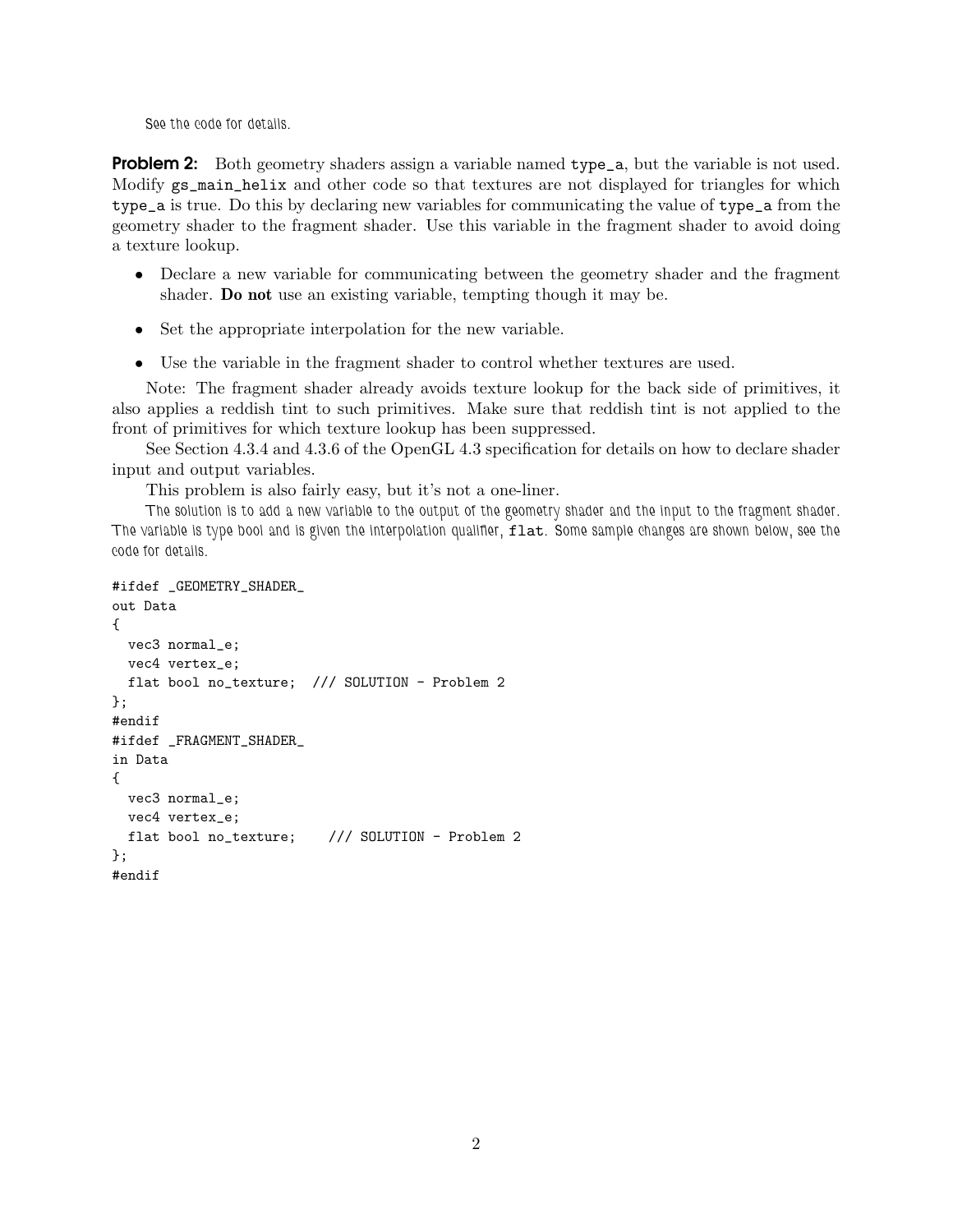**Problem 3:** Modify geometry shader gs\_main\_helix2 so that each type\_a helix triangle is split into three triangles under control of CPU variable opt\_door\_angle, call the value of that variable  $\theta$ . Each new triangle consists of two vertices from the original triangle, and (initially) the original triangle center. These new triangles will rotate, the amount based on  $\theta$ , around an axis formed by the original edge. Though the triangles rotate, their shape should not change. The appearance might be of doors opening up, see the screen shot to the right.



More precisely, let  $p_0$ ,  $p_1$ , and  $p_2$  denote the vertices of the original triangle, and let  $c =$  $(p_0 + p_1 + p_2)/3$  denote the centroid,  $\overrightarrow{n} = \overrightarrow{p_0 p_1} \times \overrightarrow{p_0 p_2}$  denote the triangle normal, and  $\hat{n}$  be the normalized normal. The original triangle,  $p_0p_1p_2$ , is to be split into new triangles  $p_0p_1c_2$ ,  $p_0c_1p_2$ , and  $c_0p_1p_2$  where  $c_0$  is given by

$$
c_0 = q_0 + \overline{q_0} \dot{c} \cos \theta + l_0 \hat{n} \sin \theta,
$$

where  $q_0$  is the point on line  $p_1p_2$  closest to c and  $l_0$  is the distance from  $q_0$  to c. Points  $c_1$  and  $c_2$ are defined similarly.

Geometry shader gs\_main\_helix2 should emit these three triangles.

- Using an appropriate method, provide a value of CPU variable opt\_door\_angle to the shader.
- Calculation of triangle coordinates should not be performed on clip-space coordinates.
- The normal e output of the geometry shader should be for the respective triangle, not the wire.
- Note that the output of the geometry shader should be both clip-space coordinates (for the fixed-functionality) and eye-space coordinates (for our fragment shader).

See the OpenGL Shading Language 4.3 specification for information on the shader language, including functions for dot product, cross product, and normalization.

Here are some tips that apply to all problems:

- Shader program error messages appear when the main program starts, not when code is compiled.
- The error message line number might be off by one.
- The following shader code error message can be ignored, (but don't ignore other messages that occur with it): "warning C7547: extension GL EXT geometry shader4 not supported in profile gp5fp."

*An excerpt from the geometry shader code appears below. See the code for additional changes.*

void gs\_main\_helix2()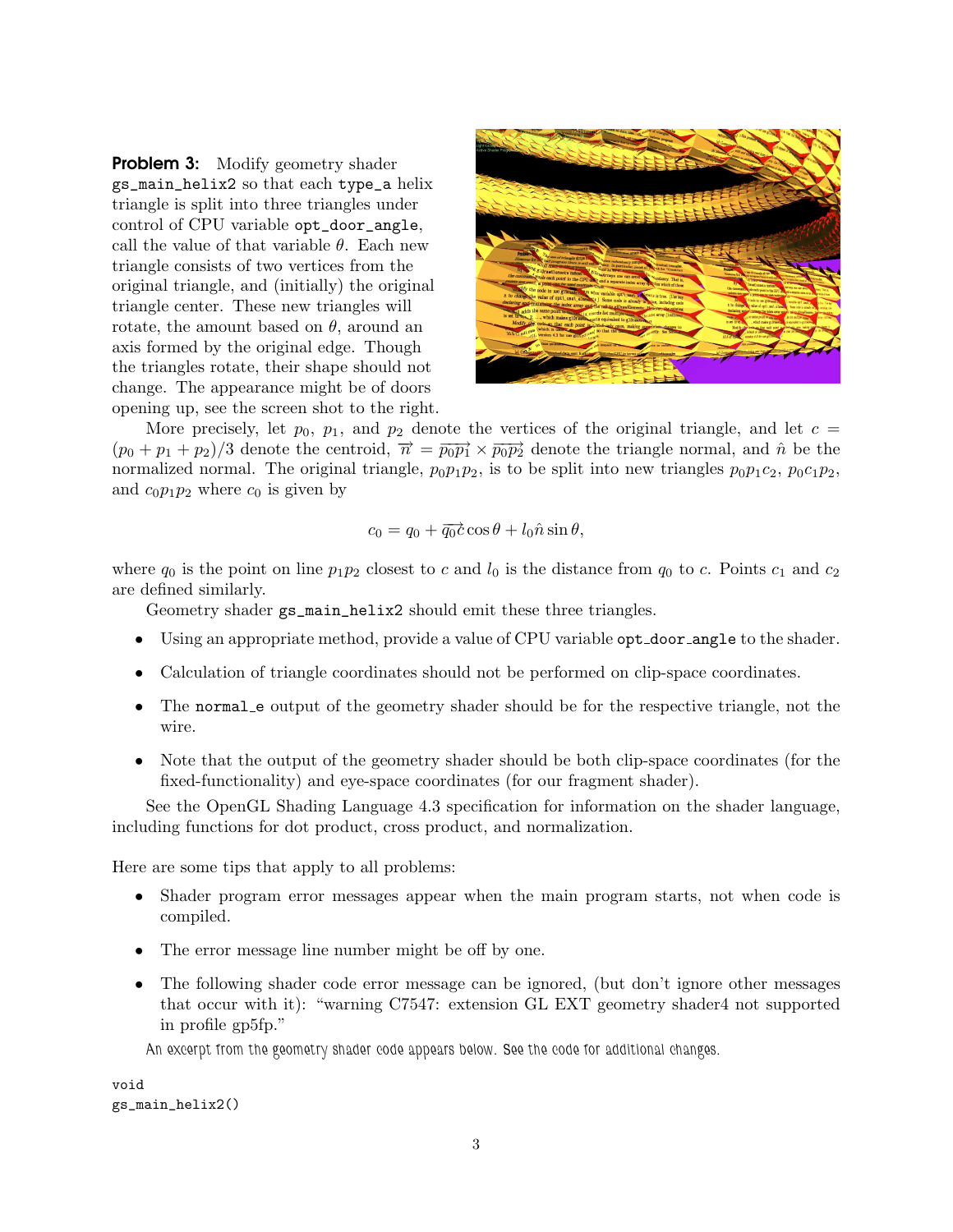```
{
  /// SOLUTION - Problem 3
 // Select which triangles to split into "trap doors".
 //
  const bool trap_door = In[0].hidx.x >= In[2].hidx.x;
 // Set door angle (0 is fully closed, pi/2 is straight out, etc.
  //
 float th = trap_door ? theta : 0;
  // Find center of triangle (in eye-space coordinates).
  //
  vec3 pctr = (In[0].vertex_e + In[1].vertex_e+ In[2].vertex_e ).xyz * 0.333333f;
 // Find texture coordinate of center of triangle.
  //
  vec4 tctr = ( gl_TexCoordIn[0][0] + gl_TexCoordIn[1][0]+ gl_TexCoordIn[2][0] ) * 0.333333f;
  // Generate the three "trap door" triangles.
 //
  for ( int tri=0; tri<3; tri++ )
    {
     // Note that calculations performed in eye-space coordinates. If
     // the calculations were performed in clip-space coordinates
     // (for example, using gl_PositionIn) results would be distorted
      // due to the perspective projection.
     // Select two "fixed" vertices.
      //
      vec3 p0 = In[(0+tri)\%3].vertex_e.xyz;
      vec3 p1 = \text{In}[(1+tri)\%3]. vertex_e.xyz;
      // Select the "swinging" vertex.
      //
      int p2\_idx = (2+tri)\%3;vec3 p2 = pctr;
      // Compute the two axes defining the plane that point new_p2
      // (below) will move along.
     // Start by finding the point between p0 and p1 that's closest to p2.
      //
      vec3 v01_norm = normalize(p0 - p1);
      vec3 v02 = p2 - p0;
      vec3 p01_nearest = p0 + v01_norm * dot(v01_norm, v02);
      // Axis 2 is from p2 to the p0-p1 line.
      //
```